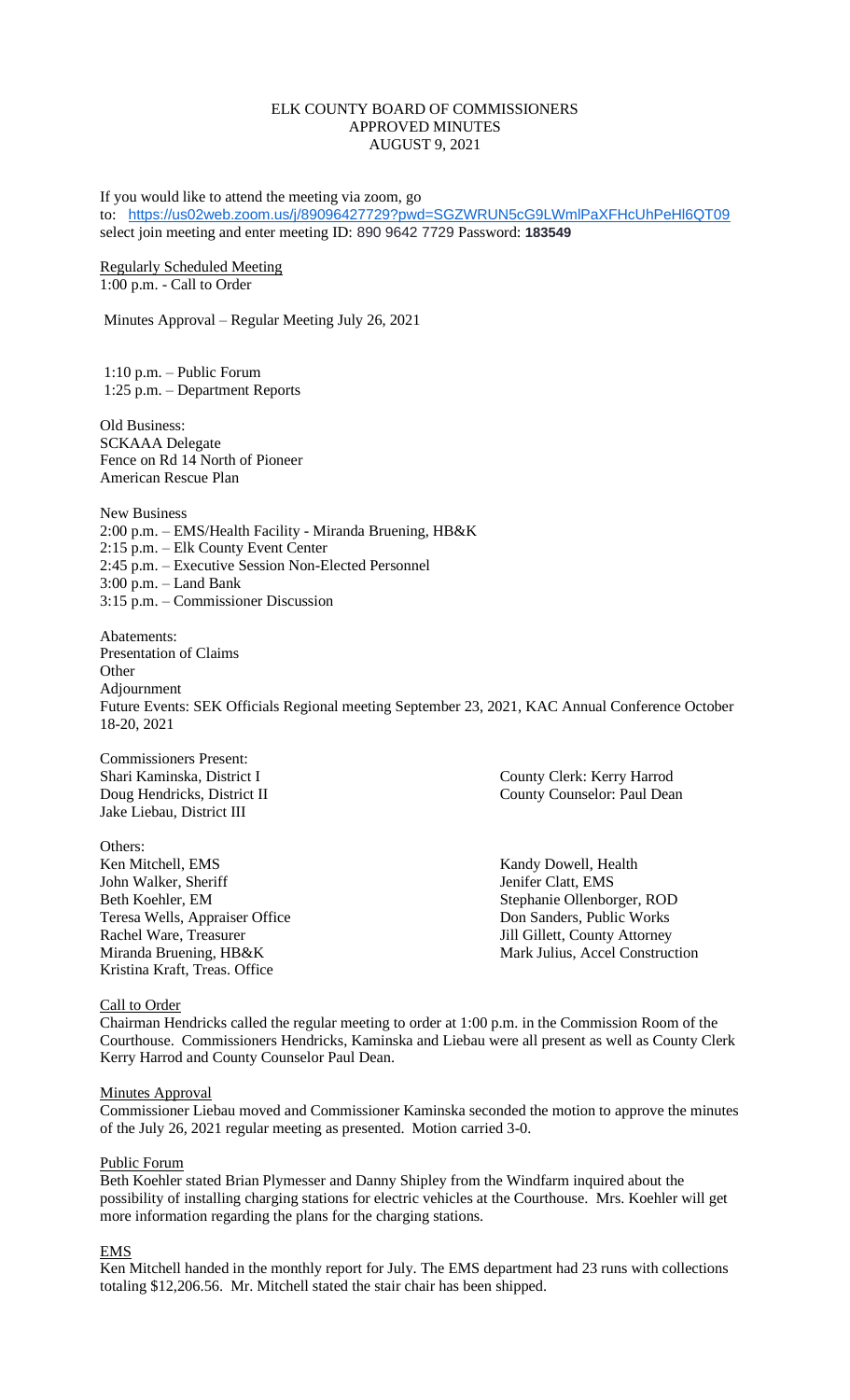# **Sheriff**

John Walker handed in the monthly report for July. The deputy's office and the day clerk office has been switched around. There has been six cubicles setup for the deputies. Telephone line will have to be installed in each cubical by AT&T. Commissioner Kaminska moved and Commissioner Liebau seconded the motion to have AT&T install the phone line for the deputy's cubicles at a total cost of \$1,040. Motion carried 3-0. Discussion was had regarding reducing the speed limit from Highway 99 on Limestone Road to the rock quarry. Sheriff Walker will be on vacation August 13<sup>th</sup>-August 22<sup>nd</sup>. The Crown Vic patrol car is having mechanical issues. Sheriff Walker would like to thank everyone who helped with the Sheriff's Office remodel.

### **Health**

Kandy Dowell stated there are four active Covid -19 cases in Elk County.

#### Register of Deeds

Stephanie Ollenborger presented the monthly report for July. They had a total of 66 instruments recorded and a total deposit of \$3,748.50.

#### Treasurer

Rachel Ware presented an engagement letter from Yerkes & Michels, CPA, LLC to handle the County's American Rescue Plan Act (ARPA) Funds.

#### Emergency Management

Beth Koehler stated on Wednesday at 1:20 p.m. the FCC and FEMA will be doing a wireless emergency alert test.

# Public Works

### Road

Don Sanders stated the Road 8 project has been put on hold. The tubes are in for the Road 4 project and the road will be closed for about a week. The Road  $27 \&$  Road  $28$  project going into Fall River is scheduled to start last week of August or the first week of September. On Limestone between Road 23 to Road 27 is on the schedule for rock. The department has two graders that are broke down, so the back up grader and the newly purchased graders are out and running.

#### County Clerk

Kerry Harrod stated the Southeast Kansas County Officials Association Regional meeting will be Thursday, September 23, 2021 in Iola. Registration will be from 8:30 a.m. to 9:30 a.m. at the Bowlus Fire Arts Building. Ms. Harrod presented a notice from KCAMP stating the 2022 property and liability coverage and risk management services will be increasing.

### Executive Session 1:50 p.m.

Commissioner Kaminska moved and Commissioner Liebau seconded the motion to go into executive session for 10 minutes to discuss non-elected personnel with Ken Mitchell, Don Sanders and Paul Dean present. Motion carried 3-0.

Back in session 2:00 p.m. No action taken.

#### EMS/Health Facility

Miranda Bruening with HB&K stated a pay schedule was sent to be paid out today. Discussion was had regarding who is going to pay the cost of burying the AT&T line that was missed in the original plans, which way the sewer line will go to tie in and delays in material.

### Executive Session 2:43p.m.

Commissioner Kaminska moved and Commissioner Liebau seconded the motion to go into executive session for 7 minutes to discuss legal matters with John Walker and Paul Dean present. Motion carried 3- 0.

Bank in session 2:50 p.m. No action taken.

SCKAAA Delegate The County is still looking for a delegate.

#### Executive Session 2:55 p.m.

Commissioner Liebau moved and Commissioner Kaminska seconded the motion to go into executive session for 5 minutes to discuss legal matters with Paul Dean present. Motion carried 3-0.

Back in session 3:00 p.m.